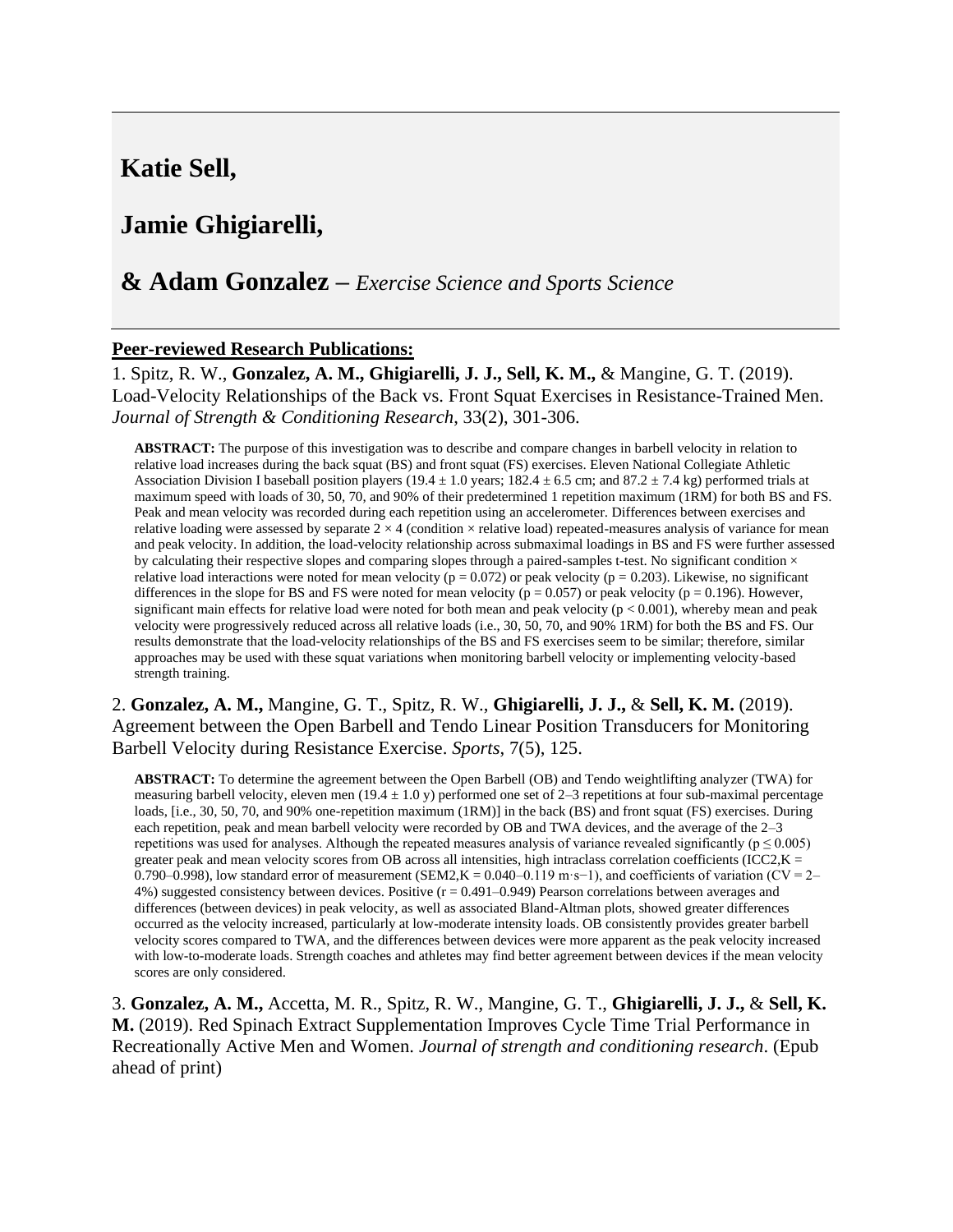**ABSTRACT:** To examine the effects of short-term red spinach extract (RSE) supplementation on cycling time trial performance, 17 recreationally active men (n = 9, 22.2  $\pm$  3.8 years) and women (n = 8, 22.8  $\pm$  3.5 years) underwent 2 testing sessions administered in a randomized, counterbalanced, double-blind fashion. Subjects were assigned to supplement daily with 1 g of RSE or placebo (PL) for 7 days priorly and 1 hour before completing a 4-km cycling time trial test. Performance variables (time-to-completion, average power, relative power, cadence, and average speed), subjective measures (perceived exertion and muscle fatigue), heart rate, and blood pressure were assessed during each testing session. Compared to PL, RSE supplementation significantly lowers (p = 0.017, np = 0.24) post-exercise diastolic blood pressure (66.1  $\pm$  6.1 vs. 70.1  $\pm$  5.0 mm Hg). Red spinach extract supplementation also significantly improved ( $p \le 0.022$ ,  $np = 0.30$ -0.37) 4-km completion time  $(404.6 \pm 24.6 \text{ vs. } 410.6 \pm 31.3 \text{ seconds})$ , average power  $(185.9 \pm 32.2 \text{ vs. } 181.6 \pm 35.1 \text{ W})$ , relative power  $(2.53 \pm 0.44 \text{ vs. } 181.6 \pm 35.1 \text{ W})$ 2.46  $\pm$  0.40 W·kg), and average speed (35.7  $\pm$  2.2 vs. 35.3  $\pm$  2.5 km·h). In addition, significant trial × sex interactions (p  $\leq$ 0.022, ηp = 0.30-0.36) were observed for these performance measures, whereby only women showed significant improvement during RSE compared with PL trials. In conclusion, RSE supplementation significantly reduced time-tocompletion, increased measures of power and speed, and lowered post-exercise diastolic blood pressure during a 4-km cycling time trial without altering subjects' perceived exertion or subjective measures of muscle fatigue. Finally, it is possible that women may be more responsive in regard to increasing performance after supplementation.

4. **Gonzalez A.M**. (2019) Emerging ergogenic aids for endurance activity and weight loss. *Dietary Supplementation in Sport and Exercise: Evidence, Safety, and Ergogenic Benefit.* Routledge Press.

## **Conference Poster Presentations**

1. **Gonzalez A.M.,** Accetta M.R., Spitz R.W., Mangine G.T., **Ghigiarelli J.J., Sell K.M**. Effect of short-term red spinach extract supplementation on cycle time trial performance in recreationally active men and women. 2019 ACSM National Conference. Orlando, FL.

2. Pinzone A.G., **Gonzalez A.M.**, Bram J., Salisbury J.L., Lee S., Mangine G.T. Effect of multiingredient pre-workout supplementation on repeated sprint performance in recreationally-active men and women. 2019 ACSM Fall Greater New York Regional Chapter Conference. New York, NY.

## **Professional Presentations:**

1. **Gonzalez A.M.** Nutritional supplementation for muscle building and performance. NSCA New Jersey State Clinic. Sparta, NJ. May 18, 2019.

# **Jamie Ghigiarelli, Adam Gonzalez, & Katie Sell –**

*Exercise Science and Sports Science*

## **Peer-reviewed Research Publications**

1. **Gonzalez, A. M.**, **Sell, K. M., Ghigiarelli, J. J**., Spitz, R. W., Accetta, M. R., & Mangine, G. T. (2018). Effect of Multi-Ingredient Supplement Containing Satiereal, Naringin, and Vitamin D on Body Composition, Mood, and Satiety in Overweight Adults. *Journal of dietary supplements*.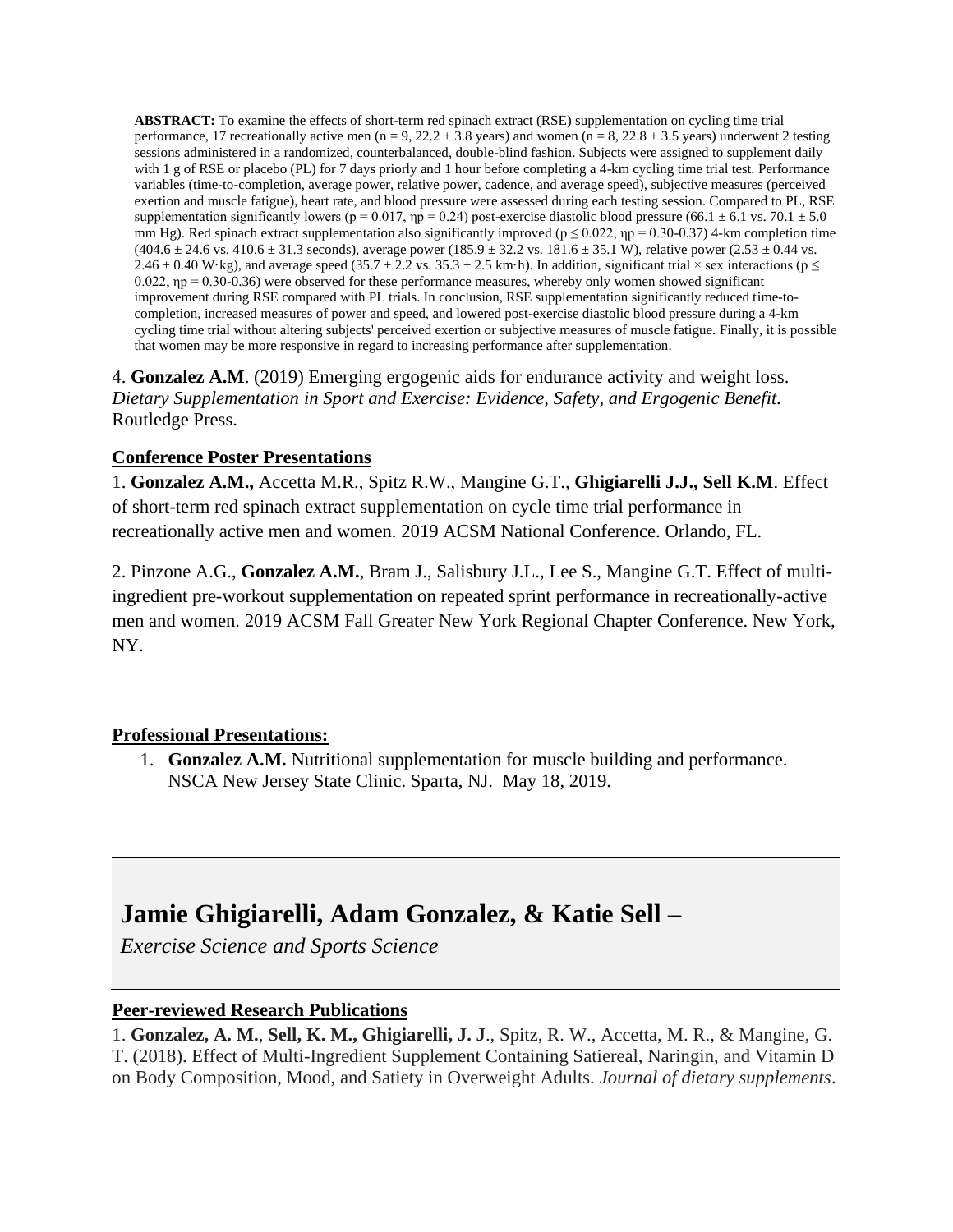**ABSTRACT:** The purpose of this investigation was to examine the effects of 28 days of a dietary supplement on body composition, mood, and satiety in overweight adults. Twenty healthy adults ( $25.5 \pm 3.8$  years;  $87.3 \pm 20.7$  kg;  $169.9 \pm 10.6$ cm;  $29.9 \pm 5.1$  body mass index) participated in this randomized, double-blind, placebo-controlled investigation. Ten participants were provided with a dietary supplement containing 178 mg satiereal, 100 mg naringin, and 2,000 IU vitamin D3 daily (SUPP), and ten participants were provided a placebo (PL) for 28 days. Baseline (PRE) and post (POST) assessments included body mass, BMI, and waist circumference measures. In addition, participants provided self-reported food records and completed study questionnaires twice weekly. Questionnaires consisted of profile of mood states, visual analog scales, modified trait food-cravings questionnaire, and a modified state food-cravings questionnaire. No significant differences were noted between groups for total calorie or macronutrient intake ( $p = 0.65-0.92$ ), body mass ( $p = 0.34$ ), BMI ( $p = 0.24$ ), or waist circumference measures ( $p = 0.56-0.94$ ). In addition, no significant differences between groups were observed for mood states, subjective measures of food cravings, or feelings of anxiety, fullness, bloating, hunger, craving, and stress (p >.05). In conclusion, 28 days of a dietary supplement containing satiereal, naringin, and vitamin D3 did not have any detectable beneficial effects on body-weight management.

2. Kelly, C. F., **Gonzalez, A. M.**, Spitz, R. W., **Sell, K. M., & Ghigiarelli, J. J**. (2018). Effect of hip abduction maximal voluntary isometric contraction on lumbar motion and power output during the back squat. *International Journal of Kinesiology and Sports Science*, *6*(1), 1-6.

**ABSTRACT:** Background: Post-activation potentiation (PAP) is a neuromuscular phenomenon that has been shown to augment muscular force generating attributes as well as neural and sensory recruitment. While PAP has demonstrated to acutely enhance muscular performance during high-intensity activities, the effect of PAP on lumbopelvic kinematics under load remains unknown. Objectives: The purpose of this study was to examine the potential PAP effect of a hip abduction maximal voluntary isometric contraction (MVIC) on lumbar motion and power output during the barbell back squat. Methods: Nine resistance-trained men  $(22.9\pm 2.3 \text{ y}; 85.0\pm 13.8 \text{ kg}; 174.3\pm 5.1 \text{ cm})$  performed a set of 5 repetitions of the barbell back squat using 80% one-repetition maximum with and without a hip abduction MVIC prior to performance. Experimental and control trials were randomized and counterbalanced among participants. MVIC was carried out via manual long-lever hip abduction. During the back squat exercise, lumbar motion analysis was performed using wireless motionsensor technology, and power output was assessed via an accelerometer. Results: No significant differences were observed between trials for lumbar flexion range of motion (ROM) (p=0.32), lumbar flexion maximum deviation (p=0.32), lumbar lateral flexion ROM (p=0.81), lumbar lateral flexion maximum deviation (p=0.98), lumbar rotation maximum deviation  $(p=0.70)$ , average peak power (p=0.98), or average mean power output  $(p=0.99)$  during the squat protocol. Conclusions: Implementation of a manual long-lever hip abduction MVIC prior to the back squat exercise did not significantly alter lumbar motion or augment power output in resistance trained males.

3. **Gonzalez, A. M.**, Spitz, R. W., **Ghigiarelli, J. J., Sell, K. M.**, & Mangine, G. T. (2018). Acute effect of citrulline malate supplementation on upper-body resistance exercise performance in recreationally resistance-trained men. *The Journal of Strength & Conditioning Research*, *32*(11), 3088-3094.

**ABSTRACT:** To investigate the effect of citrulline malate (CM) supplementation on upper-body resistance exercise performance, 12 recreationally resistance-trained men  $(21.4 \pm 1.6$  years;  $163.0 \pm 46.2$  cm;  $85.0 \pm 12.4$  kg) underwent 2 testing sessions administered in a randomized, double-blind fashion. During each visit, participants were provided either 8 g of CM or a placebo (PL) 40 minutes before beginning a standardized warm-up and initiating a barbell bench press resistance exercise protocol consisting of 5 sets of 15 repetitions at 75% 1 repetition maximum with 2-minute rest intervals. Participants were instructed to complete as many repetitions as possible until either reaching 15 repetitions or muscular failure. Total number of repetitions performed and power output were recorded for each set. Subjective measures of energy, focus, fatigue, and perceived exertion, along with muscle thickness of the triceps brachii, were assessed before and after exercise. Significant ( $p \le 0.05$ ) main effects for time were observed for all variables except for subjective feelings of energy ( $p =$ 0.085). A group  $\times$  time interaction (F = 2.86, p = 0.034, n2 = 0.21) was observed for repetitions performed, where participants performed more (p = 0.015) repetitions on set 3 during PL (5.7  $\pm$  1.2 repetitions) compared with CM (4.6  $\pm$  1.2 repetitions). However, during set 4, participants tended ( $p = 0.089$ ) to perform more repetitions during CM (4.8  $\pm$  1.8 repetitions) compared with PL  $(4.3 \pm 1.3$  repetitions). No other differences were observed between trials. Supplementation with 8 g of CM 40 minutes before the barbell bench press resistance exercise protocol did not increase exercise performance,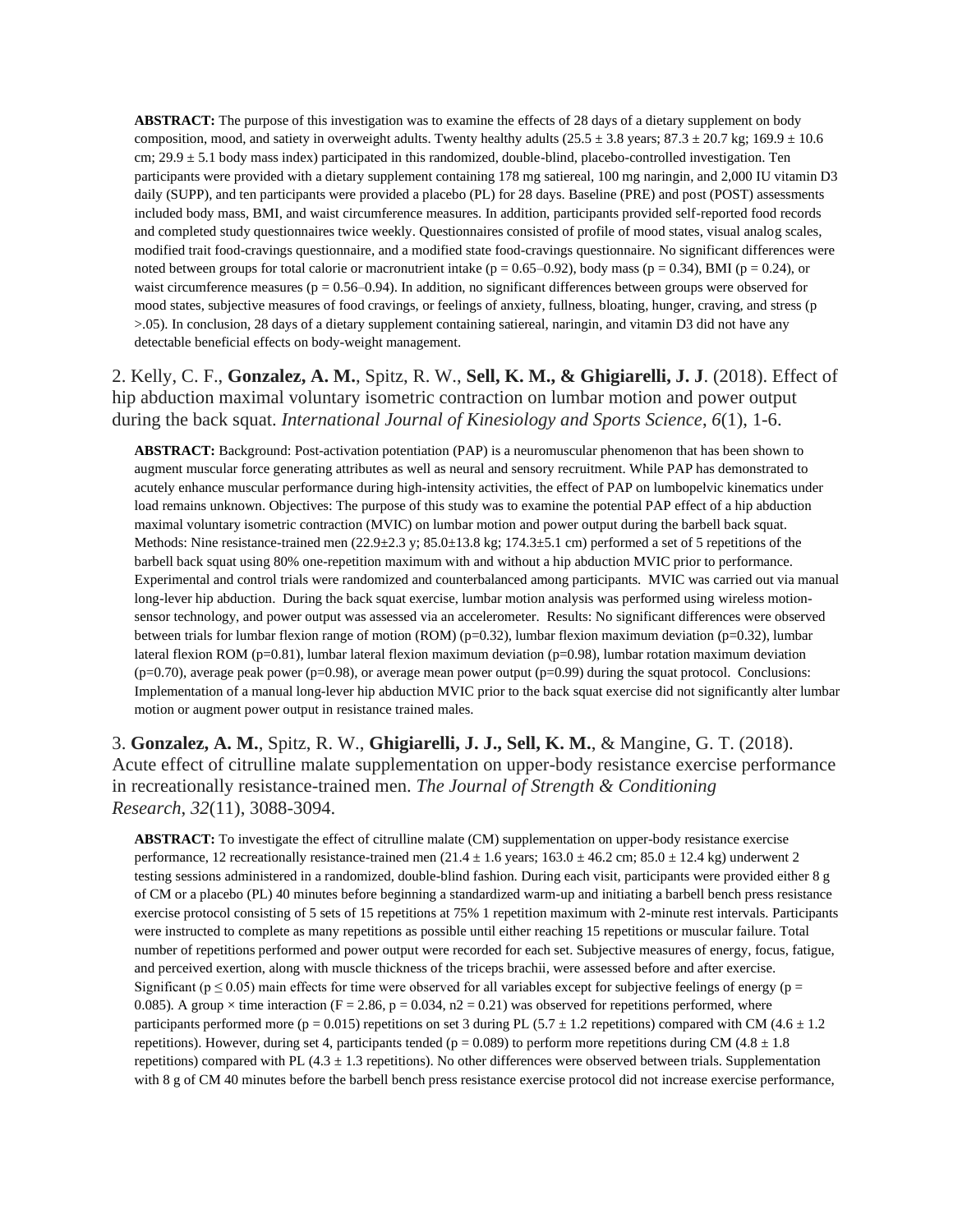augment the muscle swelling response to training, or alter subjective measures of focus, energy, and fatigue in recreationally resistance-trained men.

#### 4. **Ghigiarelli, J. J.**, Pelton, L. M., **Gonzalez, A. M.**, Fulop, A. M., Gee, J. Y., & **Sell, K. M.** (2018). Effects of a 6-Week Bench Press Program Using the Freak Bar in a Sample of Collegiate Club Powerlifters. *The Journal of Strength & Conditioning Research*, *32*(4), 938-949.

**ABSTRACT:** Powerlifters train using specialty bars for unstable load (UL) training. For the bench press, the acute effects of UL are mixed, with few studies that examine training interventions. The purpose of this study was to examine the effects of a 6-week bench press training program that uses the Freak Bar (FB) as compared to a traditional barbell (TB) on maximum bench press, peak force, and peak impulse. Seven men and 3 women  $(21 \pm 2.0$  years,  $172.2 \pm 2.9$  cm, and  $95.3 \pm 20.3$  kg) were required to bench press 2 days per week as part of a structured program. On the second bench press day, the FB and TB groups performed 3-position pause bench presses at 60–70% one repetition maximum (1RM). One repetition maximum, peak force, and peak impulse were measured before test and after test after the 6-week program. Peak force and peak impulse were tested at 3 bench positions, including the presticking, sticking, and poststicking points, defined by the distance of the barbell from the chest. Posttraining 1RM for the FB group and TB group increased 6.7% (6.78  $\pm$  1.6 kg, p = 0.006) and 4.3% (4.5  $\pm$ 2.7 kg, p = 0.23), respectively, with no significant differences between the groups (p = 0.589, np2 = 0.044). There were no significant differences between the groups at each bench position for peak force ( $p = 0.606$ ) or peak impulse ( $p = 0.542$ ). Freak Bar can be an alternative for improving maximum strength and peak force but is not significantly better than TB training when performing the 3-position pause bench press.

5. **Sell, K. M.,** Prendergast, J. M., **Ghigiarelli, J. J.**, **Gonzalez, A. M.**, Biscardi, L. M., Jajtner, A. R., & Rothstein, A. S. (2018). Comparison of Physical Fitness Parameters for Starters vs. Nonstarters in an NCAA Division I Men's Lacrosse Team. *The Journal of Strength & Conditioning Research*, *32*(11), 3160-3168.

**ABSTRACT:** The purpose of this study was to present a fitness profile of Division I male lacrosse players and compare the fitness attributes across different positions and starting status. Forty-one Division I men's lacrosse players (19.6  $\pm$  1.6 years,  $82.5 \pm 9.5$  kg,  $182.0 \pm 5.4$  cm) volunteered to participate in the study. Fitness attributes assessed included aerobic fitness (1.5mile run), muscular strength (1 repetition maximum bench press, squat, and hang clean), grip strength (hand dynamometer), explosive power (vertical jump), agility (3-cone drill, pro-agility), body composition (7-site skinfold), and speed (20- and 40 yard sprint). All testing was conducted by a certified strength and conditioning coach and occurred at the conclusion of preseason training. The only significant difference across positions was for body mass, whereby defensemen were significantly heavier than attacking players (p < 0.05). Starters were significantly faster on the 3-cone drill, 20- and 40-yard sprint, and jumped significantly higher on the vertical jump compared with nonstarters ( $p < 0.05$ ). Attributes pertaining to anaerobic fitness (speed, agility, and explosive power) may be better predictors of starting status than aerobic fitness in men's NCAA Division I lacrosse players. This differs from previous research on men's club lacrosse players where a difference in aerobic fitness and body composition was shown between starters and nonstarters. The normative data presented in this study may assist strength and conditioning coaches in the development of sport-specific training programs and motivate athletes toward achieving sport-specific fitness goals by helping identify areas of weakness before the start of the season.

6. **Sell K.M., Ghigiarelli J.J., Gonzalez A.M.**, Taveras K. (2018). Heart rate variability and energy expenditure during resistance training in men. *Journal of Australian Strength and Conditioning*. 26: 21-27, 2018.

**ABSTRACT:** The purpose of the study was to compare heart rate (HR), heart rate variability (HRV) and energy expenditure (EE) across three resistance training (RT) protocols - strongman training (ST), traditional hypertrophy training (HT), and a mixed strongman and hypertrophy training (MST), in trained young men. Seven resistance trained men (24.9  $\pm$  3.6 y; 87.1  $\pm$ 10.5 kg;  $175.7 \pm 3.9$  cm) volunteered to participate in a ST, HT, and MST RT session. For each training session, participants completed three sets of 4-5 specific exercises to muscle failure. Exercise HR, HRV indices and EE (total, EET; per minute of exercise EEmin) were measured using a Polar heart rate monitor (Polar Electro Inc., Lake Success, NY) during each RT session. HRV indices included R-R Interval (RRI), RRI standard deviation (RRI SD), low frequency (LF), high frequency (HF), LF to HF ratio, and root-mean RMSSD. The HT session generated significantly lower EET than both ST and MST ( $p =$ 0.04), but there was no significant difference in EEmin, HR or HRV indices between training sessions. The acute RT sessions performed in the current study evoked a high level of autonomic stress and EE. The lack of significant difference between each acute training session suggests no significant difference in physiological stress (as measured by HR and HRV indices)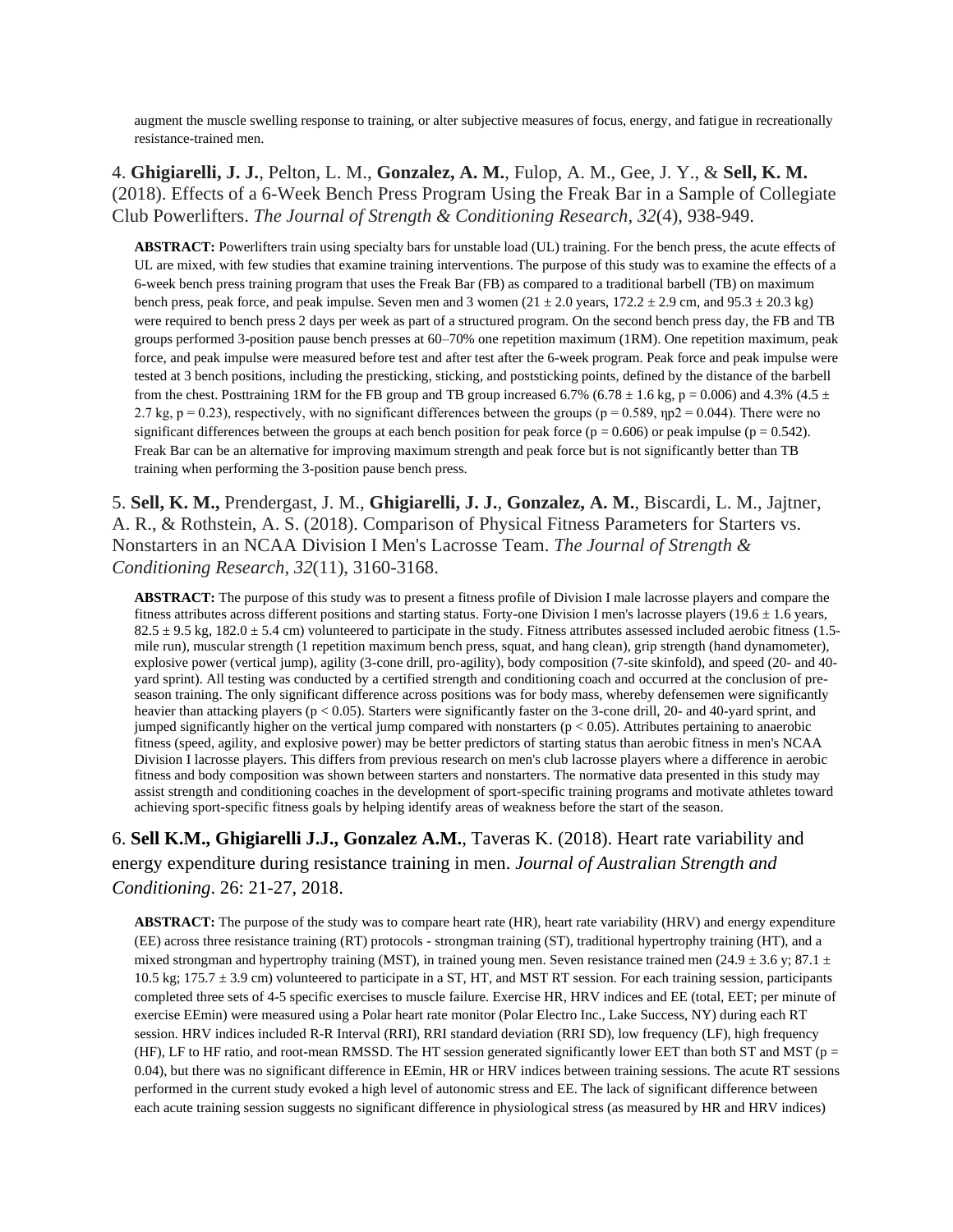between HT or ST training protocols in resistance-trained young men. This study also highlights the high-level of autonomic nervous system stress experienced during high intensity RT, suggesting sufficient rest and recovery is necessary following acute RT sessions similar to those in this study prior to the next training session.

7. Daou, M., Sassi, J. M., Miller, M. W., & **Gonzalez, A. M.** (2019). Effects of a Multi-Ingredient Energy Supplement on Cognitive Performance and Cerebral-Cortical Activation. *Journal of dietary supplements*, *16*(2), 129-140.

**ABSTRACT:** This study assessed whether a multi-ingredient energy supplement (MIES) could enhance cerebral-cortical activation and cognitive performance during an attention-switching task. Cerebral-cortical activation was recorded in 24 young adults (12 males, 12 females;  $22.8 \pm 3.8$  yrs) via electroencephalography (EEG) both at rest and during the attentionswitching task before (pretest) and 30 min after (posttest) consumption of a single serving of a MIES (MIES-1), two servings of a MIES (MIES-2), or a placebo (PL) in a double-blinded, randomized crossover experimental design. EEG upper-alpha power was assessed at rest and during the task, wherein d′ (Z[hit rate]–Z[false alarm rate]) and median reaction time (RT) for correct responses to targets on attention-hold and attention-switch trials were analyzed. For both d′ and RT, the Session (MIES-1, MIES-2, PL)  $\times$  Time (pretest, posttest) interaction approached statistical significance (p = .07,  $\eta$ 2p = 0.106). Exploring these interactions with linear contrasts, a significant linear effect of supplement dose on the linear effect of time was observed (ps  $\leq$ .034), suggesting the pretest-to-posttest improvement in sensitivity to task target stimuli (d') and RT increased as a function of supplement dose. With respect to upper-alpha power, the Session  $\times$  Time interaction was significant ( $p < .001$ ,  $\eta$ 2 $p = 0.422$ ). Exploring this interaction with linear contrasts, a significant linear effect of supplement dose on the linear effect of time was observed  $(p < .001)$ , suggesting pretest-to-posttest increases in cerebral-cortical activation were a function of supplement dose. In conclusion, our findings suggest that MIES can increase cerebral-cortical activation and RT during task performance while increasing sensitivity to target stimuli in a dose-dependent manner.

8. Mangine, G. T., **Gonzalez, A. M.**, Townsend, J. R., Wells, A. J., Beyer, K. S., Miramonti, A. A., ... & Hoffman, J. R. (2018). Influence of baseline muscle strength and size measures on training adaptations in resistance-trained men. *International journal of exercise science*, *11*(4), 198.

**ABSTRACT:** The influence of baseline strength or muscle size on adaptations to training is not well-understood. Comparisons between novice and advanced lifters, and between stronger and weaker experienced-lifters, have produced conflicting results. This study examined the effect of baseline muscle strength and size on subsequent adaptations in resistance-trained individuals following a traditional high-volume, short-rest resistance training protocol. Fourteen resistancetrained men (24.0±2.7 y; 90.1±11.7 kg; 169.9±29.0 cm) completed pre-training (PRE) ultrasound measurements of muscle cross-sectional area (CSA) in the rectus femoris (RF), vastus lateralis (VL), pectoralis major, and triceps brachii (TRI) prior to strength assessments (e.g., one-repetition maximum strength bench press and back-squat). Post-training (POST) assessments were completed following 8-wks (4 d·wk−1) of resistance training. Comparisons were made between stronger (STR) and weaker (WKR) participants, and between larger (LGR) and smaller (SMR) participants, based upon PRE-muscle strength and size, respectively. When groups were based on upper-body strength, repeated measures analysis of variance indicated a significant group  $\times$  time interaction where greater improvements in bench press strength were observed in WKR  $(12.5\pm8.6\% , p = 0.013)$  compared to STR  $(1.3\pm5.4\%, p=0.546)$ . Within this comparison, STR also possessed more resistance training experience than WKR (mean difference=3.1 y, p=0.002). No other differences in experience or adaptations to training were observed. These data suggest that following a short-duration training program (8-weeks), baseline size and strength have little impact on performance gains in resistance-trained individuals who possess similar years of experience. However, when training experience is different, baseline strength may affect adaptations.

9. La Monica, M. B., Fukuda, D. H., Wang, R., **Gonzalez, A. M.**, Wells, A. J., Hoffman, J. R., & Stout, J. R. (2018). Maintenance of Vagal Tone with Time-Release Caffeine, But Vagal Withdrawal During Placebo in Caffeine-Habituated Men. *Journal of Caffeine and Adenosine Research*, *8*(2), 59-64.

**ABSTRACT:** Objective: This study aimed to determine the effects of a time-release caffeine (TR-CAF) supplement and caffeine abstinence on heart rate variability (HRV) in habitual users. Methods: Ten caffeine-habituated (>200 mg per day) men (25.9 ± 3.2 years; 1.81 ± 0.08 m; and  $92.9 \pm 9.9$  kg) performed three trials, each separated by 1 week. During each trial,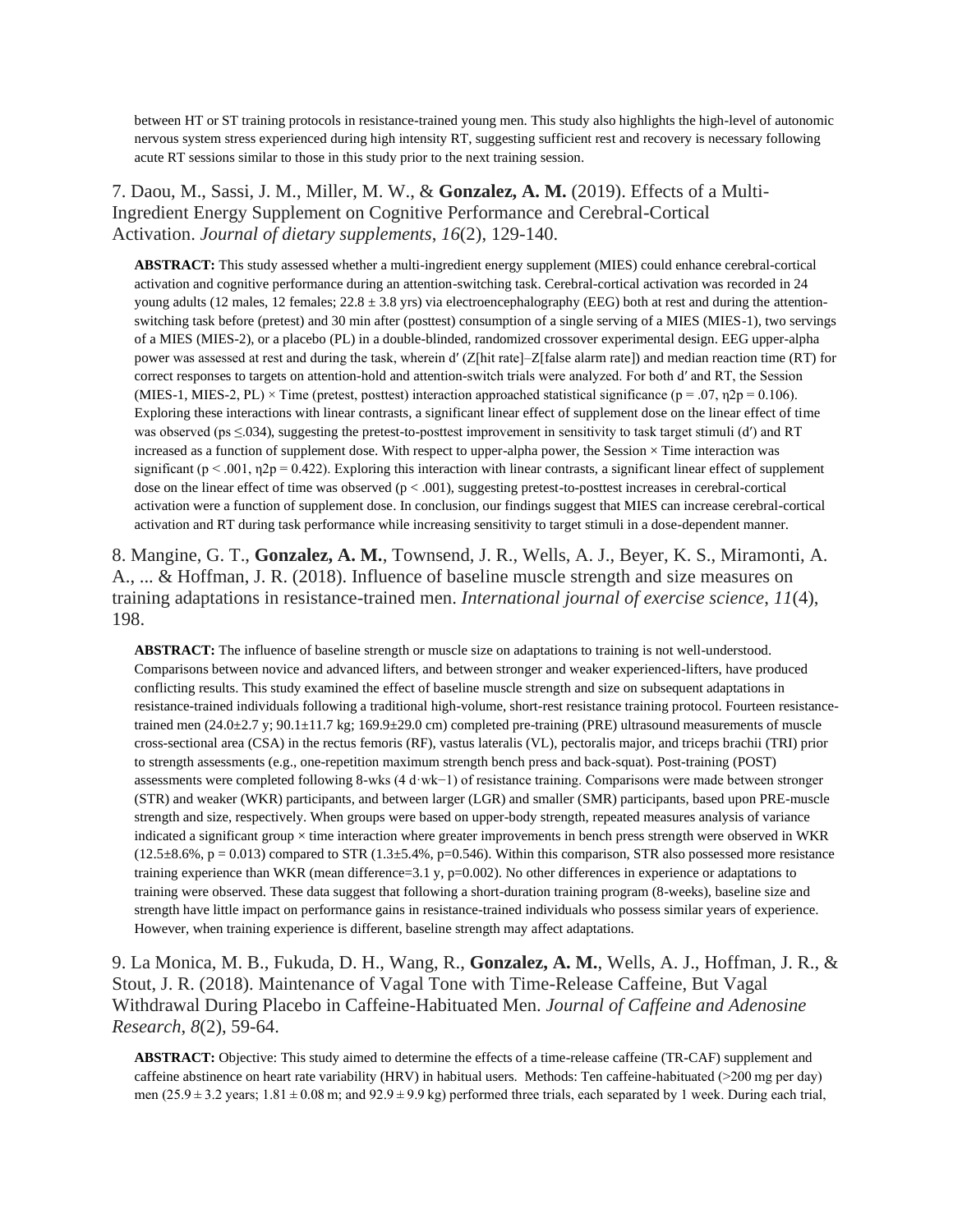participants randomly consumed either 194 mg of caffeine in a multi-ingredient supplement containing TR-CAF; an instantrelease caffeine supplement (CAF); or placebo (PL). HRV was assessed for 10 minutes in the supine position at baseline (BL), and every hour after supplementation for 8 hours. Time-domain [average heart rate, mean standard deviation of all normal-to-normal (NN) intervals (SDNN), and root mean square of differences between adjacent NN intervals (RMSSD)] and frequency-domain [low frequency (LF), high frequency (HF), total power (TP), LF/HF, and an index of parasympathetic nervous system (PNS = HF/TP)] measures were recorded. A two-way (trial  $\times$  time) repeated-measures analysis of variance was used to assess all HRV parameters. Results: A significant interaction was noted for PNS ( $p = 0.039$ ). There was a significant difference between trials 1-hour post-ingestion, but post hoc analysis noted a trend between CAF and PL (p = 0.079). However, at 6 hours, post-ingestion post hoc analyses revealed higher PNS influence during both TR-CAF  $(0.84 \pm 0.06, p = 0.039)$  and CAF  $(0.84 \pm 0.07, p = 0.005)$  compared to PL  $(0.79 \pm 0.05)$ . There was a significant main effect of time for PNS index during the PL condition only, but no subsequent differences were noted from BL in post hoc analyses. Conclusions: Both caffeine supplements maintained parasympathetic influence within the autonomic nervous system, while PL appeared to result in the potential for vagal withdrawal over an 8-hour span.

10. Mangine, G.T., Van Dusseldorp, T., Feito, Y., Holmes, A., Serafini, P., Box, A., & **Gonzalez, A.M.** (2018). Testosterone and cortisol responses to five high-intensity functional training competition workouts in recreationally active adults. *Sports*, *6*(3), 62.

**ABSTRACT:** To determine the salivary steroid response to high-intensity functional training (HIFT) competition workouts, saliva samples were collected from ten recreationally trained male and female competitors during a 5-week (WK1–WK5) international competition. Competitors arrived at their local affiliate and provided samples prior to (PRE) their warm-up, immediately (IP), 30-min (30P), and 60-min (60P) post-exercise. Samples were analyzed for concentrations of testosterone (T), cortisol (C), and their ratio (TC). Generalized linear mixed models with repeated measures revealed significant main effects for time  $(p < 0.001)$  for T, C, and TC. Compared to PRE-concentrations, elevated  $(p < 0.05)$  T was observed at IP on WK2–WK5 (mean difference: 135–511 pg·mL−1), at 30P on WK3 (mean difference: 81.0 ± 30.1 pg·mL−1) and WK5 (mean difference: 56.6 ± 22.7 pg·mL−1), and at 60P on WK3 (mean difference: 73.5 ± 29.7 pg·mL−1) and WK5 (mean difference: 74.3 ± 28.4 pg·mL−1). Compared to PRE-concentrations, elevated (p < 0.05) C was noted on all weeks at IP (mean difference: 9.3–15.9 ng·mL−1) and 30P (mean difference: 6.0–19.9 ng·mL−1); significant (p < 0.006) elevations were noted at 60P on WK1 (mean difference: 9.1 ± 3.0 ng·mL−1) and WK5 (mean difference: 12.8 ± 2.9 ng·mL−1). Additionally, TC was significantly reduced from PRE-values by 61% on WK1 at 60P ( $p = 0.040$ ) and by 80% on WK5 at 30P ( $p = 0.023$ ). Differences in T, C, and TC were also observed between weeks at specific time points. Although each workout affected concentrations in T, C, and/or the TC ratio, changes appeared to be modulated by the presence of overload and workout duration. During periods of elevated training or competition, athletes and coaches may consider monitoring these hormones for consistency and as a means of assessing workout difficulty.

11. Mangine, G. T., Redd, M. J., **Gonzalez, A. M.**, Townsend, J. R., Wells, A. J., Jajtner, A. R., ... & Fukuda, D. H. (2018). Resistance training does not induce uniform adaptations to quadriceps. *PloS one*, *13*(8), e0198304.

**ABSTRACT:** Resistance training may differentially affect morphological adaptations along the length of uni-articular and bi-articular muscles. The purpose of this study was to compare changes in muscle morphology along the length of the rectus femoris (RF) and vastus lateralis (VL) in response to resistance training. Following a 2-wk preparatory phase, 15 resistancetrained men (24.0 ± 3.0 y, 90.0 ± 13.8 kg, 174.9 ± 20.7 cm) completed pre-training (PRE) assessments of muscle thickness (MT), pennation angle (PA), cross-sectional area (CSA), and echo-intensity in the RF and VL at 30, 50, and 70% of each muscle's length; fascicle length (FL) was estimated from respective measurements of MT and PA within each muscle and region. Participants then began a high intensity, low volume (4 x 3–5 repetitions, 3min rest) lower-body resistance training program, and repeated all PRE-assessments after 8 weeks (2 d ∙ wk-1) of training (POST). Although three-way (muscle [RF, VL] x region [30, 50, 70%] x time [PRE, POST]) repeated measures analysis of variance did not reveal significant interactions for any assessment of morphology, significant simple (muscle x time) effects were observed for CSA ( $p = 0.002$ ) and FL (p = 0.016). Specifically, average CSA changes favored the VL (2.96  $\pm$  0.69 cm2, p < 0.001) over the RF (0.59  $\pm$  0.20 cm2,  $p = 0.011$ ), while significant decreases in average FL were noted for the RF (-1.03  $\pm$  0.30 cm, p = 0.004) but not the VL  $(-0.05 \pm 0.36 \text{ cm}, p = 0.901)$ . No other significant differences were observed. The findings of this study demonstrate the occurrence of non-homogenous adaptations in RF and VL muscle size and architecture following 8 weeks of high-intensity